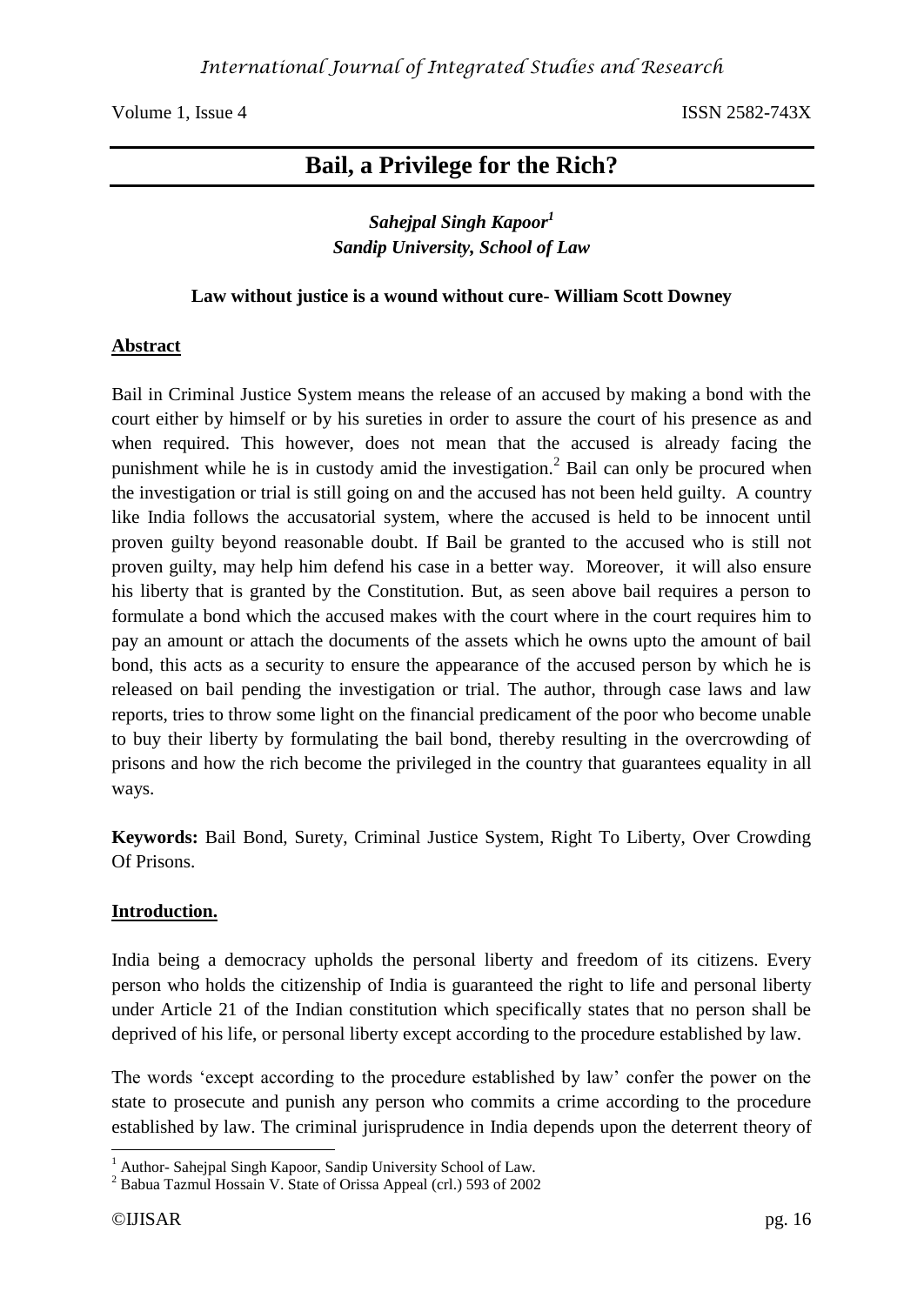# *International Journal of Integrated Studies and Research*

#### Volume 1, Issue 4 ISSN 2582-743X

punishment which believes in punishing the wrong doer in order to restrain him from committing the same offence in future.

However, the same criminal justice system holds the accused as innocent until proven guilty and so the Criminal Procedure Code, 1973, provides for the provisions of bail in order to respect the liberty of the accused until he is proven guilty by the competent court trying the case.

The prime objective of every criminal justice system is to deliver justice. Justice should not be a privilege for some but a right for all. It should remain fundamental to all irrespective of the socio-economic class one belongs to.

The concept of Bail is an integral part of the criminal jurisprudence which is made with an object to uphold the liberty of an accused. But the same suffers from various drawbacks which discriminate between the wealthy and the poor depending upon the conditions one needs to fulfill to buy his liberty from the police officer or the court.

The article strictly confines its scope to the socio-economic differences the law related to bail holds and the impact on people of a country which is a home for 60% of people below poverty line.

# **Definition of Bail**

As such the criminal procedure code does not define bail, the terms bailable and non bailable offences find their place in the definitions under the code. Law lexicon defines bail as security for the appearance of the accused person on which he is released pending the trial of an investigation. What is contemplated by the law related to bail is "to procure the release of a person from the legal custody, by undertaking that he shall appear at the time and place designated and submit himself to the jurisdiction and judgement of the court"<sup>3</sup>. However the apex court in various cases has held that the bail covers both, release of a person on his own bond or with **sureties<sup>4</sup>** .

Two terms evident in the above definitions, 'bond' and 'surety' hold vital role when it comes to bail. Let us know what they mean in terms of taking bail.

#### **Bond and Surety**

Law related to bail is dealt under sections 436 to 450 of CrPC which makes it mandatory for executing a bond in order to get a bail, be it bailable or non bailable offences.

-

<sup>3</sup> https://lawtimesjournal.in/bail-under-crpc/

<sup>4</sup> https://districts.ecourts.gov.in/sites/default/files/6-Bail%20Anticipatory%20Bails%20- %20Sri%20M%20Sreenu.pdf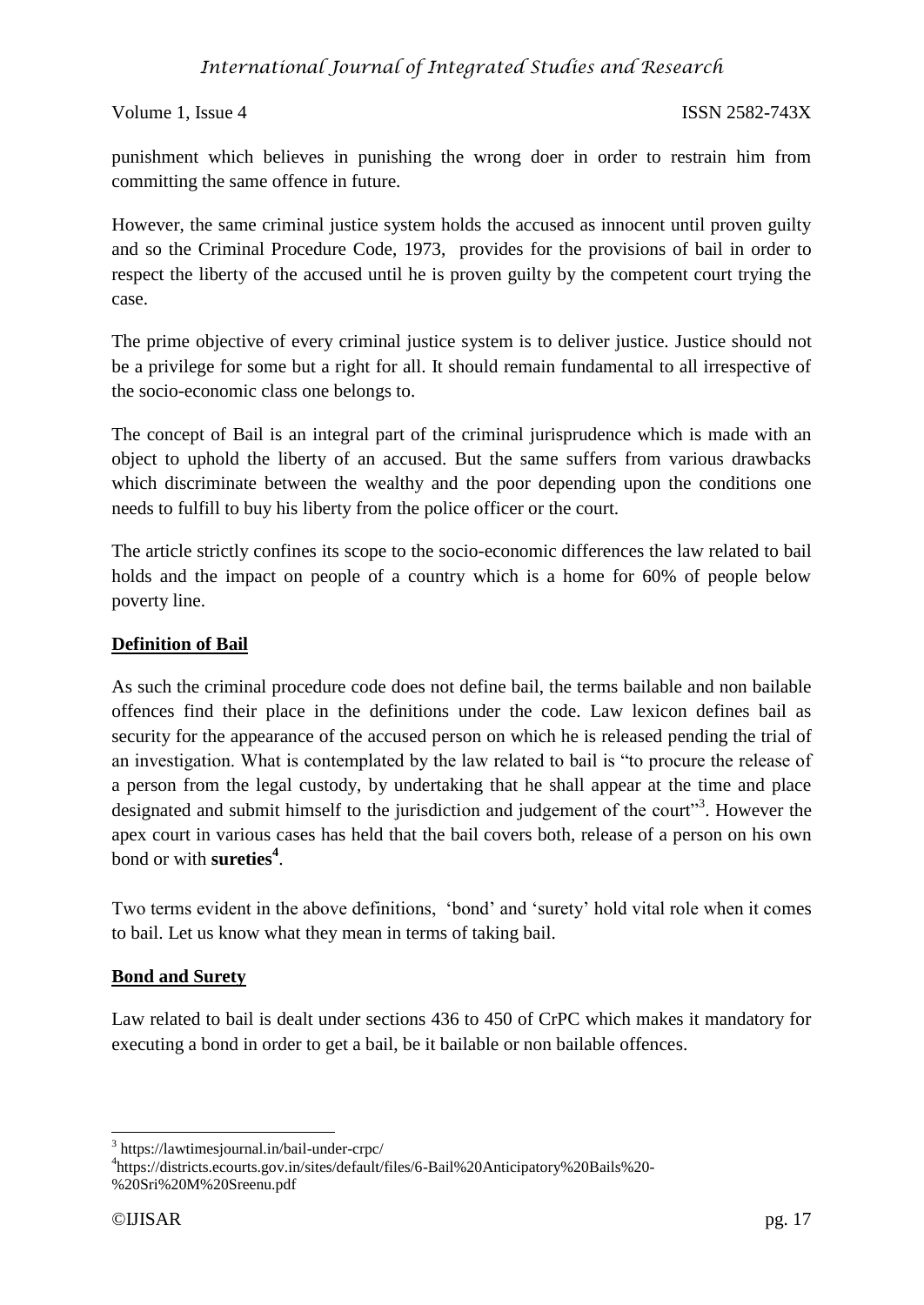Volume 1, Issue 4 ISSN 2582-743X

Section 441 of the Code of Criminal Procedure,1973 talks about bond and surety. **Bail bond** is basically a bond which the accused makes with the court where in the court requires him to pay an amount or attach the documents of the assets which he owns upto the amount of bail bond, this acts as a security to ensure the appearance of the accused person by which he is released on bail pending the investigation or trial<sup>5</sup>. If the concerned accused jumps his bail and does not appear in the court on the due date, the court may forfeit the property or the amount against which the bail was granted or the bond was executed.

In cases where the court requires one or more **sureties** to ensure the presence of the accused in a court as and when required, the court may ask the surety to furnish the bond. Wherein, if the accused does not turn up when required by the court or the police, the court may hold the surety liable.

# **Refusal of Bail and Overcrowding of Prisons**

India being a developing country is still struggling to curb the issues of poverty. A country whose 60% population comes under the Below Poverty Line will for obvious reasons have a high number of crime rate, crimes arising out of poverty. In most of the cases, the crimes are petty ones where the person has committed theft or other crimes in order to get a living for the family. Taking into consideration the backlog in the judiciary and the need for speedy trial, an under trial is usually left languishing in jail, in most of the cases, more than the period required for the offence which the person has committed. In cases of the same sort, one can generally be let out on bail and be released from jail. But as seen above, the provisions related to bail under the code require an accused to give a security to the court or the police officer in the form of bond which has a monetary value that may be forfeited if the accused does not abide by the conditions of the bail.

Now, where the person in order to get a living for his family is committing a crime, how is that person going to pay for his liberty? The only way left for such accused persons is to stay back in jail till the trial gets over which may result in his conviction or acquittal. In the former case he may complete his sentence and then be released and in the latter, it all depends on his fate. As seen in the Rudal shah case, He was released from prison after 14 years, i.e. on 16 October 1982, despite being acquitted of all charges by the competent penal court on 3rd June 1968. Such is the situation of the criminal justice system in India.

The 78th report of the Law Commission as on April 1, 1977, stated the total prison population as 1,84,169, out of which as many as 1,01,083 (roughly 55%) were under-trials. For specific jails, some other reports show: Secunderabad Central Jail- 80 per cent undertrials; Surat-78 per cent under-trials; Assam, Tripura and Meghalaya-66 per cent under-trials. Most of these undertrials keep longing for their case to be disposed of, either they get convicted or acquitted. But, given the fact of the overburden our judiciary suffers from and

<sup>-</sup>5 https://www.legalserviceindia.com/legal/article-5231-bail-bond.html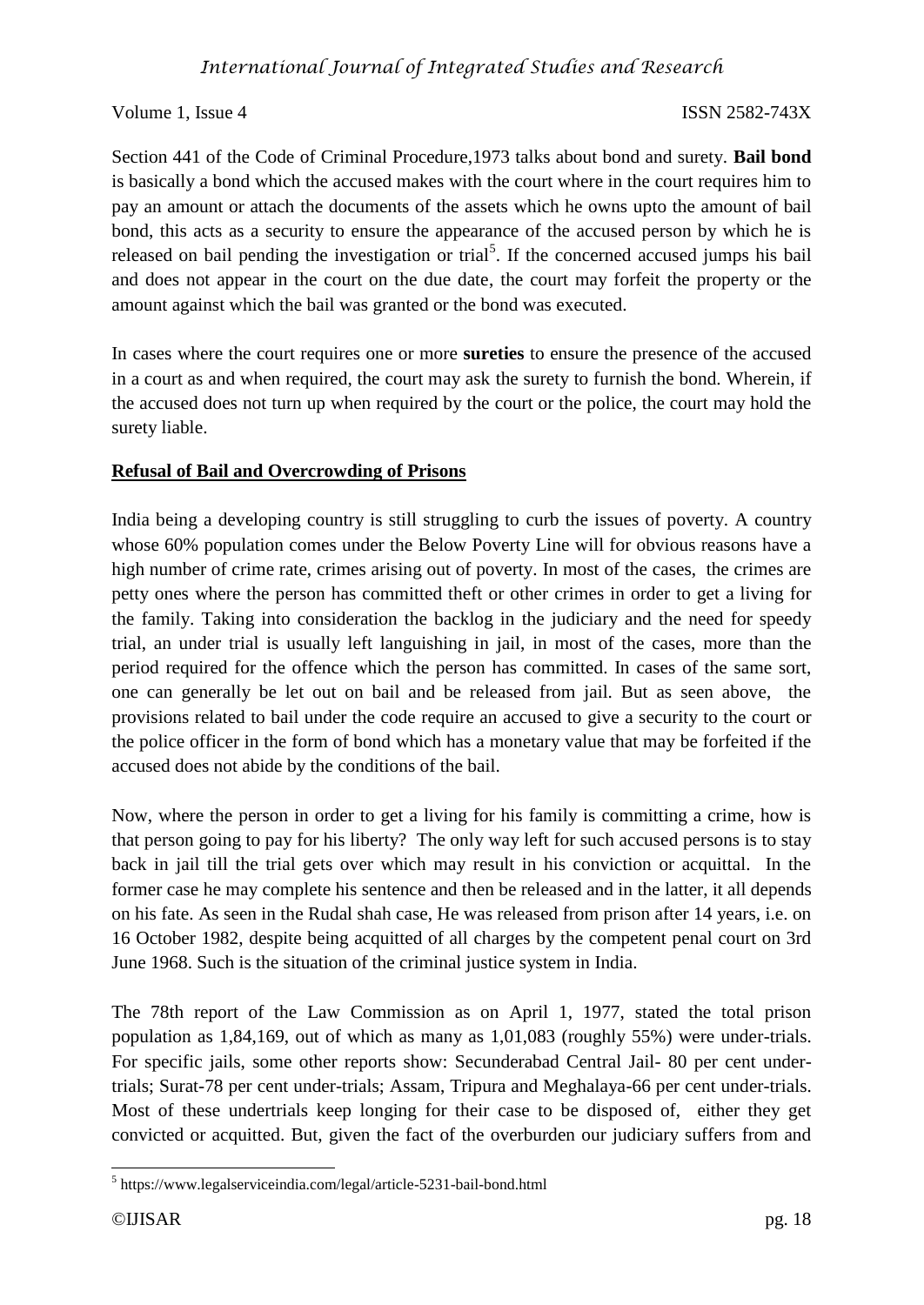Volume 1, Issue 4 ISSN 2582-743X

the ignorance of our executive, India keeps witnessing more and more Rudal Shahs. The judgment of the Supreme Court in the case of Rudal Shah v. State of Bihar is an eye-opening incident of the worst example of state executive inaction regarding the status of poor people. There are various cases like *Rudal shah<sup>6</sup>* , where an accused has lost his precious years of life in the prison due to the inaction of the executive and lack of literacy and resources on the part of the accused. *Mohammad Ali Bhat case<sup>7</sup>* , *Mohammad Maqbool shah case<sup>8</sup>* , Bala singh. Illiteracy arising out of poverty causes a man to waive off his Right to Liberty to the highly ignorant State. The above cited cases are just a few examples to indicate how poverty hit people who are low on resources lose their right to liberty.

# **268th Law Commission Report**

The Law Commission explicitly highlighted in its 268th report the trend of Rich procuring the bail and the Poor languishing in jail. The Commission headed by Supreme Court judge B.S. Chauhan grimly observes that, "the existing system of bail in India is inadequate and inefficient to accomplish its purpose." One of the first duties of those administering criminal justice must be that bail practices are "fair and evidence-based". "Decisions about custody or release should not be influenced to the detriment of the person accused of an offence by factors such as gender, race, ethnicity, financial conditions or social status."<sup>9</sup>

The Law Commission recommends that those detained for an offence that would attract up to seven years' imprisonment be released on completing one-third of that period, and those charged with offences attracting a longer jail term, after they complete half of that period. For those who had spent the whole period as undertrials, the period undergone may be considered for remission. In general terms, the Commission cautions the police against needless arrests and magistrates against mechanical remand orders.<sup>10</sup>

# **Right To Bail And Article 21**

Article 21 of the Indian constitution embodies the most vital human rights in the criminal jurisprudence. India follows the accusatorial system, which follows the principle of 'innocent until proven guilty' and so the accused gets his liberty as a right in certain cases, preferably in Bailable offences and In other offences, the bail, if possible is granted by the court after due inspection. In cases of Non bailable offences, the Police through the prosecutor tries its best to oppose the bail of the accused which combined with the delay in trial makes the prolonged incarceration of the accused in the prison inevitable.

-

 $6$ Rudul Sah v. State of Bihar (1983) 4 SCC 141

<sup>7</sup> Mohd. Ali Bhatt @ Kille vs The State on 22 November, 2012

<sup>8</sup> Mohammad Maqbool Shah vs Through on 1 November, 2019

<sup>9</sup> https://lawcommissionofindia.nic.in/reports/Report268.pdf

<sup>&</sup>lt;sup>10</sup> https://www.thehindu.com/opinion/editorial/bail-or-jail/article18578574.ece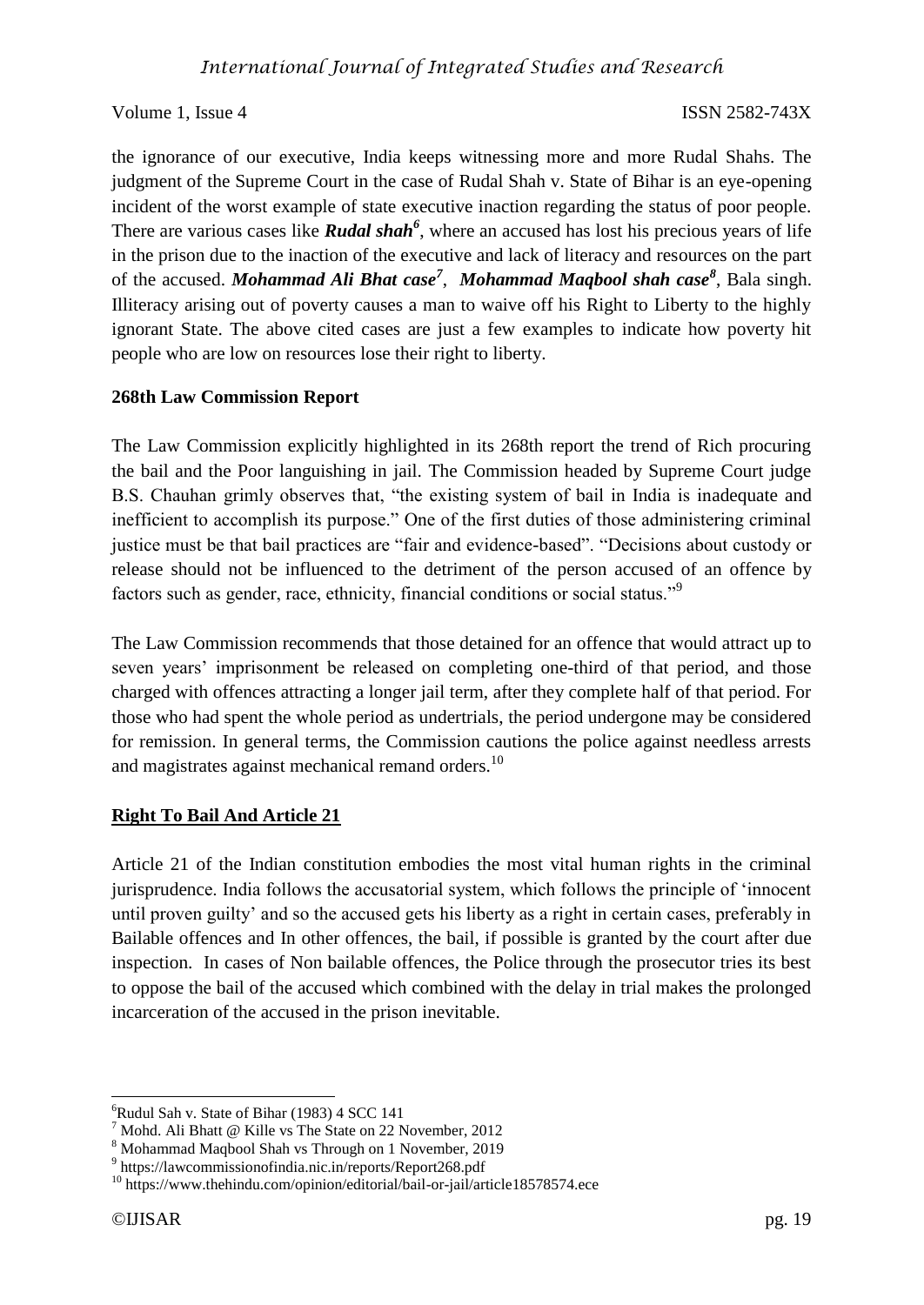# *International Journal of Integrated Studies and Research*

Volume 1, Issue 4 ISSN 2582-743X

The apex court in various cases has thrown light on the plight of the economically backward people who due to the scarcity of money could not afford to procure their liberty by furnishing the bail amount, in a country where personal liberty is a fundamental right and can only be taken away by due process of law which is fair, just and reasonable. For instance, Justice Bhagwati in the case of *Hussainara Khatoon v. State of Bihar<sup>11</sup>* found these economically backward people to be languishing in jails not because they were guilty but just because they were so poor that they could not afford a bail.

Again in the case of *Mantoo Majumdar v. State Of Bihar*<sup>12</sup> the apex court upheld the right of personal liberty by deploring the delay in police investigation and the mechanical operation of the magistrates insensitivity towards the personal liberty of the undertrials and released them on their own bond without any sureties as all of them had already spent 6 years in the prison awaiting their trial.

Until the *Maneka Gandhi case<sup>13</sup>* the Supreme Court took the view that Article 21 was nothing but a facet of the Diceyian concept which talks about rule of law and that no one can be deprived of his life and liberty by any executive action which is unsupported by the law. This view paved a way for a law which, if provided for some procedure, could deprive a person of his life and liberty.

#### **Recommendations**

In view of the author, following changes could play a major role in our (work) towards ensuring liberty to all.

- 1. Enlarging the number of bailable offences.
- 2. Conditional release and leniency in conditions.
- 3. Magistrates may refrain from acting mechanically.

# **1. Enlarging the number of bailable offences.**

Bringing more offences that are listed under IPC and other substantive laws into bailable offences will be a benefit for the authorities. This may help in reducing the issue of **overcrowding in prisons** as more offences would come under the bailable offences list and the persons after completing due formalities would be eligible for a **bail as a right.** The article nowhere tries to convey that the state should be lenient towards the persons who are alleged to have committed a crime. There are judicial pronouncements where the Apex Court has strictly prohibited the police from arresting in certain cases and directed them to first hold preliminary investigations into the offences and if there seems to be any substantive evidence or weightage in the allegations, only then proceed with arrest and custody of the accused<sup>14</sup>.

<sup>-</sup><sup>11</sup> 1979 AIR 1369, 1979 SCR (3) 532

<sup>&</sup>lt;sup>12</sup> 1980 AIR 847, 1980 SCR (2)1105

<sup>13</sup> Maneka Gandhi vs Union Of India, 1978 AIR 597, 1978 SCR (2) 621

<sup>&</sup>lt;sup>14</sup> Rajesh Sharma & Others v. State of U.P. & Another